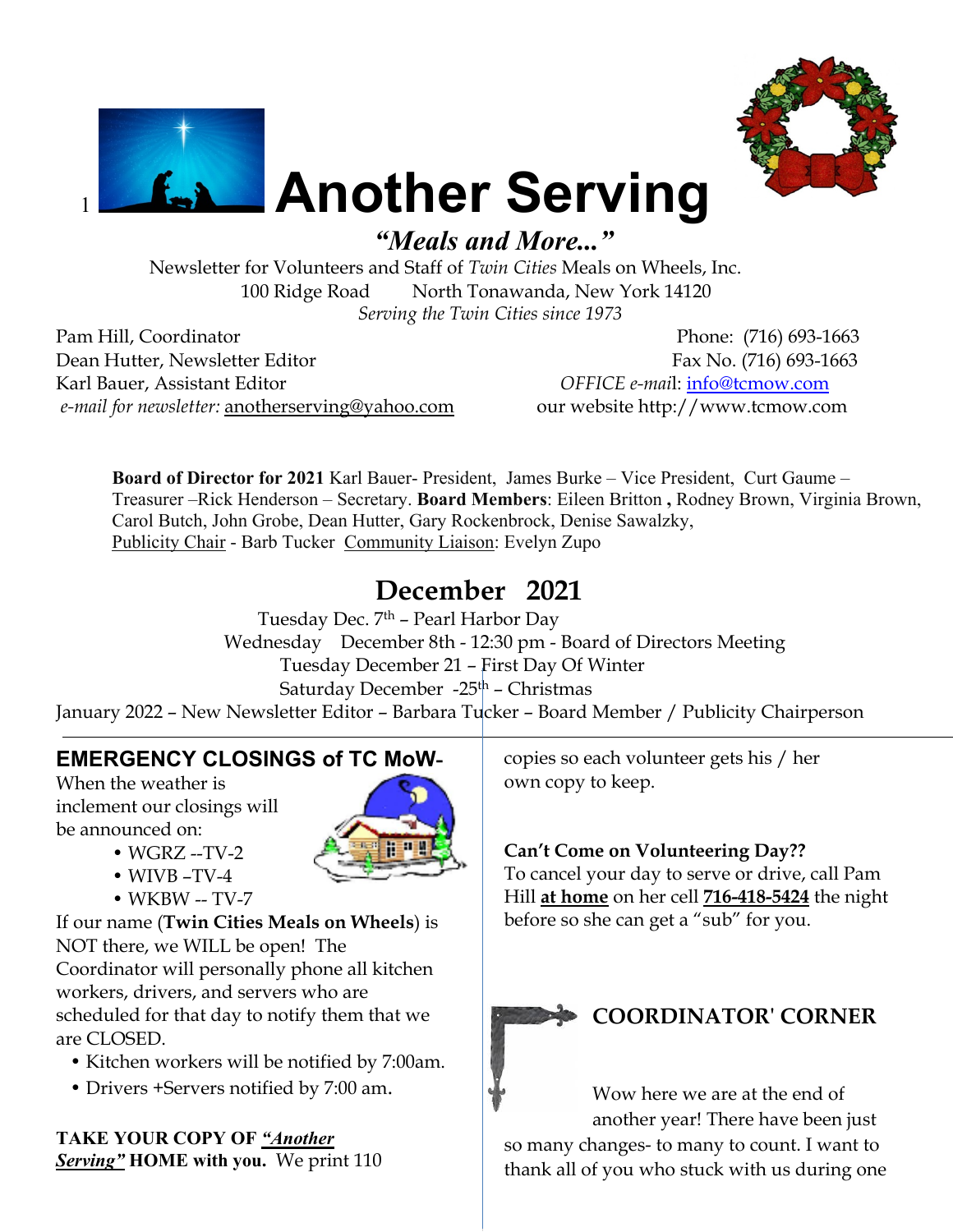of the hardest years we have faced so far. All of you who put up with masks and gloves to serve those who needed us, those who went the extra mile during the worst of it to serve an extra 42 clients daily who were unable to get out to shop, those who picked up the slack when we were short handed due to the virus, and those who supported us in all the different ways they could to make sure we made it through this tough year. It is such a blessing to see how much we are willing to give to help others during the worst of times! We can ignore some of the horrible news out there and look at the best there is in us to be found right here in North Tonawanda. Hopefully this coming year will be full of bigger and better things for all of us.

Well I hope all of us- clients and volunteers alike have a very Merry Christmas and a Happy New Year.

Pam



# *Congratulations to Mike and Linda Finiki on their 53rd Anniversary.* They

were married on December 28th- what a Christmas gift! And speaking of gifts Linda who has worked several volunteer jobs for Meals on Wheels also volunteers for TCCO. She is one of the driving forces behind fund raising there, which has put TCCO on a firm financial footing. As they provide the roof over our heads her work is greatly appreciated! Best of everything to a great couple and thank you to Mike for lending Linda to us so often!!

# **Volunteer** *News* **Always Needed --**

News that you would like to share with your volunteer friends at TC MoW is needed for "*Another Serving*

You may want to provide news about:

- Vacation trips
- Happy events / sad events
- Wedding anniversaries (50, 60, 70, etc.)
- New grandchild, great-grand kids, etc.
- Injuries / surgeries

Forms are provided (in **blue** pocket) above the plastic rack where you pick up your newsletter. Place the completed form in the **yellow** pocket.

## HEY – DID YOU GET YOUR VACCINE or FLU SHOT?

## *VERY IMPORTANT AGAIN THIS YEAR!!*

## **Don't make the news because you didn't get a vaccine and flu shot.**

Seasonal flu is a contagious respiratory illness that occurs every year, most often during the winter and early spring. It most severely affects individuals 65 years of age and older, therefore every year a new vaccine is made available to help prevent seasonal flu. We don't want you to get the flu or to give it to our clients or other volunteers at MoW.

++++++++++

**When you" retire" from volunteering** at TC MoW, do NOT give a MoW shirt to charity

(Salvation Army, Goodwill, Am vets, etc.). The shirt could be used as ID for a thief to get into the home of a meal recipient, thinking that the thief was bringing a meal, when actually they were going to rob or harm the meal recipient.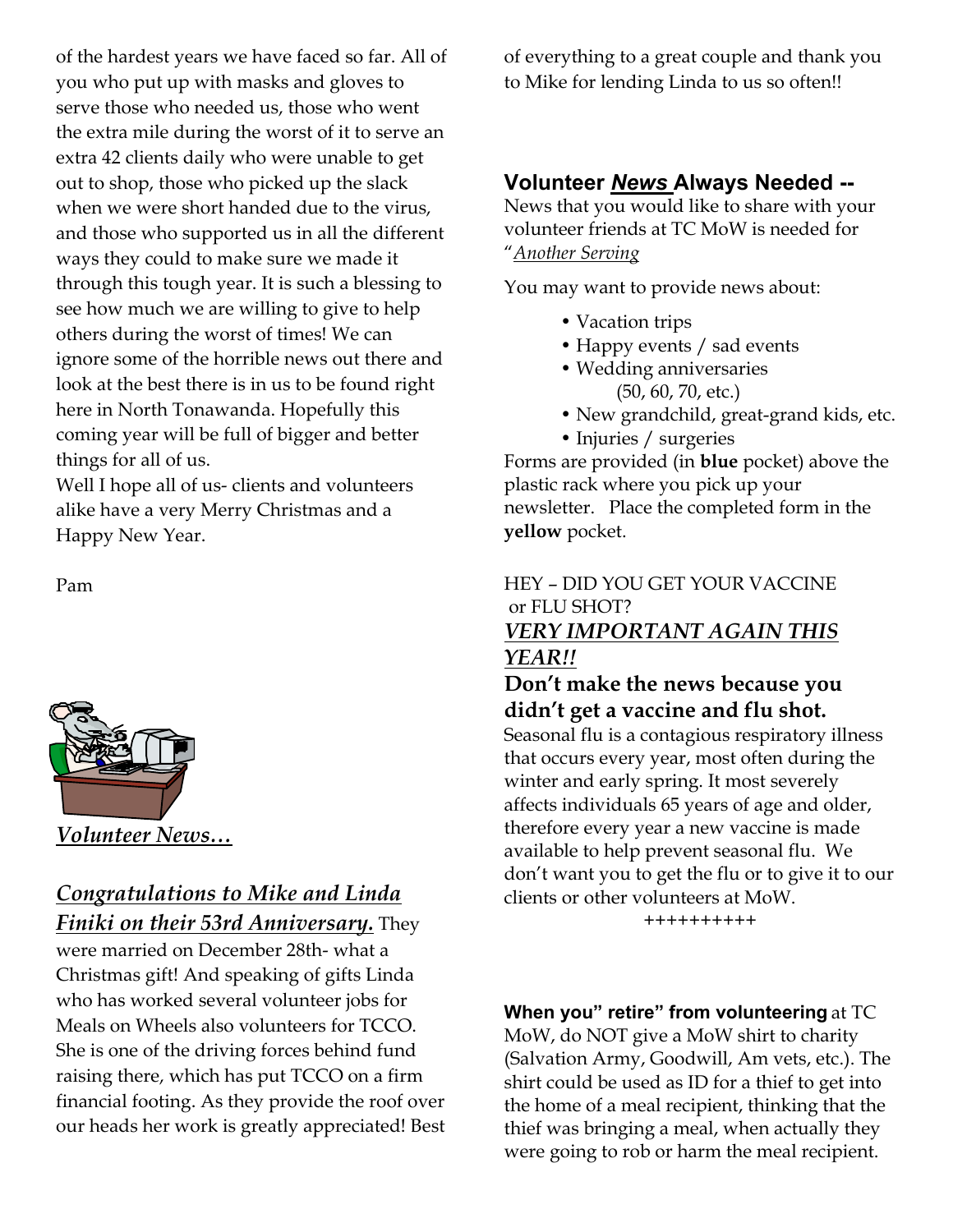# **In Our Thoughts & Prayers**



• Pray for the folks threatened by forest fires, floods, severe heat, storms, and hurricanes.

• Pray for **our military** and **personnel** in Afghanistan and throughout the world.

- Pray for **world peace** and **wisdom for government leaders** at all levels.
- Pray for the victims of the recent tragedy in Paris, France.
- $\bullet$

# **Volunteers are always needed** —

#### **Bring a friend to see what you do at TC MoW**

You are encouraged to "Bring a Friend" on the day you come to help at TC MoW.

Your friend would be with YOU as you

- do your tasks as a kitchen helper
- drive to deliver meals

 • take meals into the homes of meal recipients

"Bring a Friend" can be at any time. No advance notice required. This may generate interest in future volunteering at TC MoW.

# **HAPPY BIRTHDAY**–

Each month the names and date are listed for volunteers and staff who are celebrating a birthday during the month.



| Carol Kopczynski | 12/01 |
|------------------|-------|
| Marcia Brock     | 12/01 |
| Virginia Park    | 12/02 |
| Marti Metzger    | 12/09 |
| Julie Czerwinski | 12/11 |

| Gail Reishel    | 12/12 |
|-----------------|-------|
| Vincent Becker  | 12/19 |
| Jay Wynkoop     | 12/21 |
| Carol Connors   | 12/22 |
| Carol Krumphart | 12/25 |
|                 |       |

If your birthday was incorrect or omitted, please give the information to Pam Hill so we can correct it.

Volunteering **Anniversaries**  We applaud TC MoW volunteers who are celebrating an anniversary of their volunteering this month. The number of years of service at TC MoW is indicated after each name.



| Margorie Proch         | 12 |
|------------------------|----|
| Margo Fronczek         | 8  |
| Douglas Fronczek       | 8  |
| <b>Richard Dunning</b> | 6  |
| Sharon Allen           | 4  |
| Linda Sinsabaugh       | 4  |
| Linda Darling          | З  |
|                        |    |

Thank you for your years of service. (Please report volunteering anniversaries errors to Pam Hill).



*LAUGH TIME*

# **A Boy's Report on Childbirth**

 A boy is given some homework on childbirth. He goes to his mother and says, 'How was I born?' 'Well, honey,' says the embarrassed mother, 'the stork brought you to us.'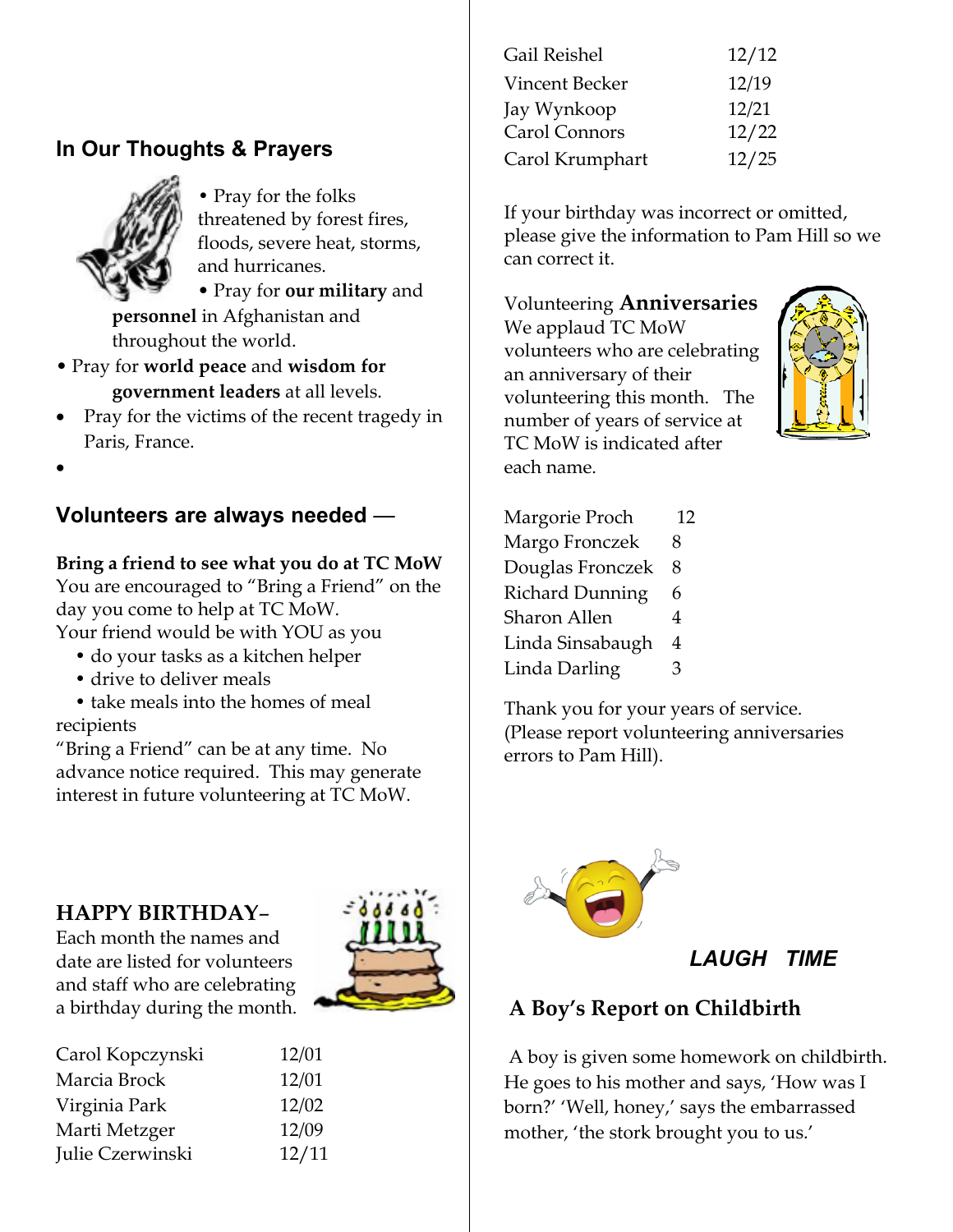'Oh,' says the boy. 'And how did you and Daddy get born?' 'Oh, the stork brought us too,' says the mother. 'Well how were Grandpa and Grandma born?' the boy persists. 'Well darling, the stork brought them too!' says the frustrated mother.

A few days later, the boy hands in his homework with the following opening sentence, "This report has been very difficult to write due to the fact that there hasn't been a natural childbirth in my family for three generations."

#### Women and the USPS

A blonde goes to the post office to buy stamps for her Christmas cards. S he says to the clerk, "May I have 50 Christmas stamps?" The clerk says, "What denomination?" The blonde says, "God help us. Has it come to this? Give me 6 Catholic, 12 Presbyterian, 10 Lutheran and 22 Baptists."

#### A Tap on the Shoulder

 A true story from the pages of the Manchester Evening Times . . .

 Last Wednesday a passenger in a taxi heading for Salford station leaned over to ask the driver a question and gently tapped him on the shoulder to get his attention.

The driver screamed, lost control of the cab, nearly hit a bus, drove up over the curb and stopped just inches from a large plate window. For a few moments everything was silent in the cab. Then the shaking driver said "Are you OK? I'm so sorry, but you scared the daylights out of me."

The badly shaken passenger apologized to the driver and said, "I didn't realize that a mere tap on the shoulder would startle someone so badly."

The driver replied, "No, no, I'm the one who is sorry, it's entirely my fault. Today is my very first day driving a cab. I've been driving a hearse for 25 years."

## **Don't Mess with Santa**

#### Dear Santa,

How are you? How is Mrs. Claus? I hope everyone, from the reindeer to the elves, is fine. I have been a very good boy this year. I would like an X-Box 360 with Call of Duty IV and an iPhone 4 for Christmas. I hope you remember that come Christmas Day. Merry Christmas, Timmy Jones

\* \*

#### Dear Timmy,

Thank you for your letter. Mrs. Claus, the reindeer and the elves are all fine and thank you for asking about them. Santa is a little worried about all the time you spend playing video games and texting. Santa wouldn't want you to get fat. Since you have indeed been a good boy, I think I'll bring you something you can go outside and play with.

Merry Christmas,

Santa Claus \* \*

Mr. Claus,

Seeing that I have fulfilled the "naughty vs. Nice" contract, set by you I might add, I feel confident that you can see your way clear to granting me what I have asked for. I certainly wouldn't want to turn this joyous season into one of litigation. Also, don't you think that a jibe at my weight coming from an overweight man who goes out once a year is a bit trite? Respectfully,

Tim Jones

\* \*

#### Mr. Jones,

While I have acknowledged you have met the "nice" criteria, need I remind you that your Christmas list is a request and in no way is it a guarantee of services provided. Should you wish to pursue legal action, well that is your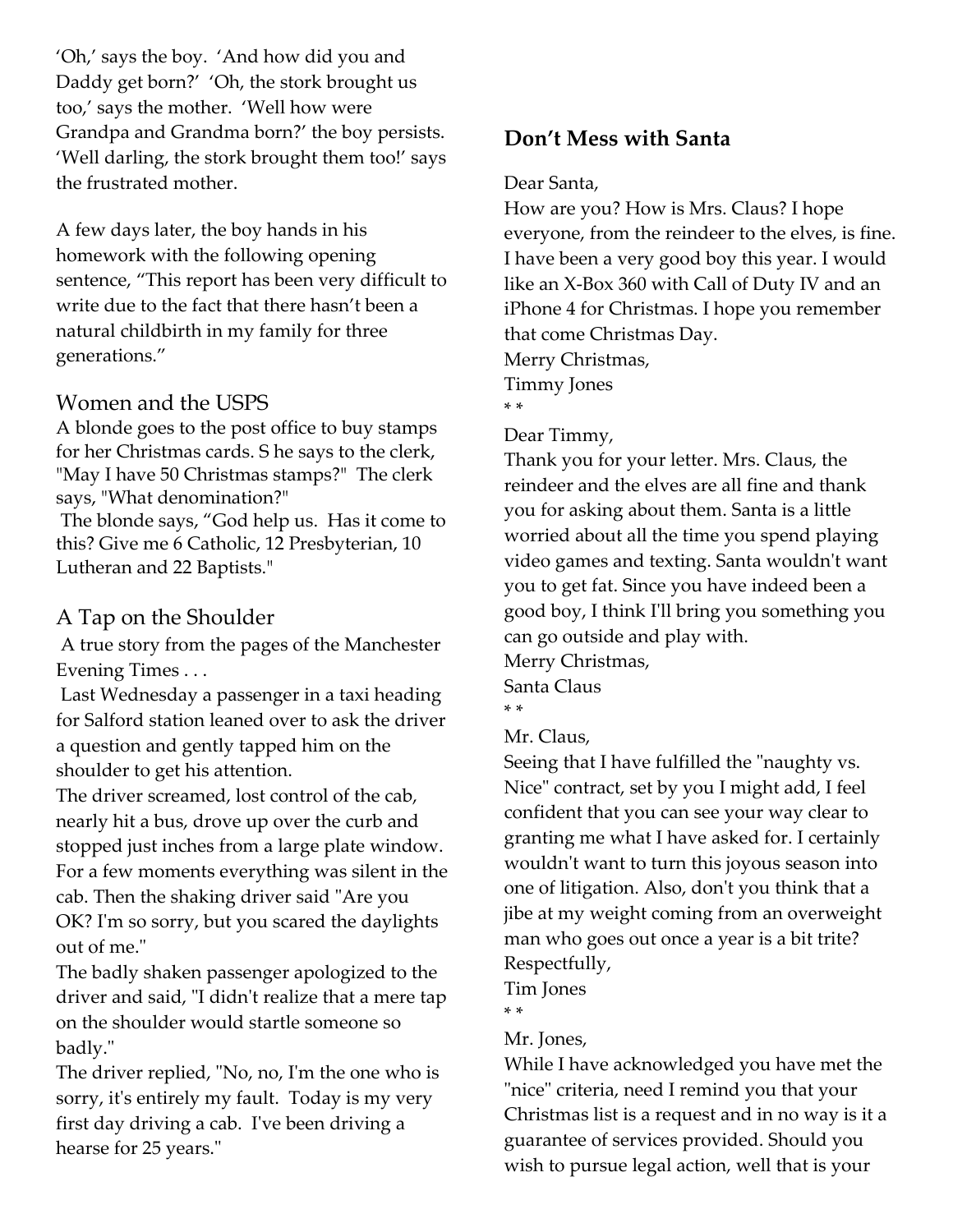right. Please know, however, that my attorneys have been on retainer ever since the Burgermeister Meisterburger incident and will be more than happy to take you on in open court. Additionally, the exercise I alluded to will not only improve your health, but also improve your social skills and potentially help clear up a complexion that looks like the bottom of the Burger King fry bin most days. Very Truly Yours,

S Claus \* \*

Now look here Fat Man,

I told you what I want and I expect you to bring it. I was attempting to be polite about this but you brought my looks and my friends into this. Now you just be disrespecting me. I'm about to tweet my boys and we're gonna be waiting for your fat a-- and I'm taking my game console, my game, my phone, and whatever else I want. WHAT EVER I WANT, MAN!

T-Bone

\* \*

Listen Pizza Face,

Seriously??? You think a dude that breaks into every house in the world on one night and never gets caught sweats a skinny G-banger wannabe? "He sees you when you're sleeping; He knows when you're awake". Sound familiar genius? You know what kind of resources I have at my disposal. I got your s--t wired, Jack. I go all around the world and see ways to hurt people that if I described them right now; you'd throw up your Totino's pizza roll all over the carpet of your mom's basement. You're not getting what you asked for, but I'm still stopping by your crib to stomp a mud hole in you're a-- and then walk it dry. Chew on that, Petunia.

S Clizzy \* \*

Dear Santa, Bring me whatever you see fit. I'll appreciate anything.

Timmy \* \* Timmy, That's what I thought you little brat. Santa

# *The Positive Side Of Life…*

## THE POSITIVE SIDE OF LIFE"

 Living on Earth is expensive, but it does include a free trip around the sun every year.



 How long a minute is depends on what side of the bathroom door you're on.



 Birthdays are good for you; the more you have, the longer you live.



 Happiness comes through doors you didn't even know you left open.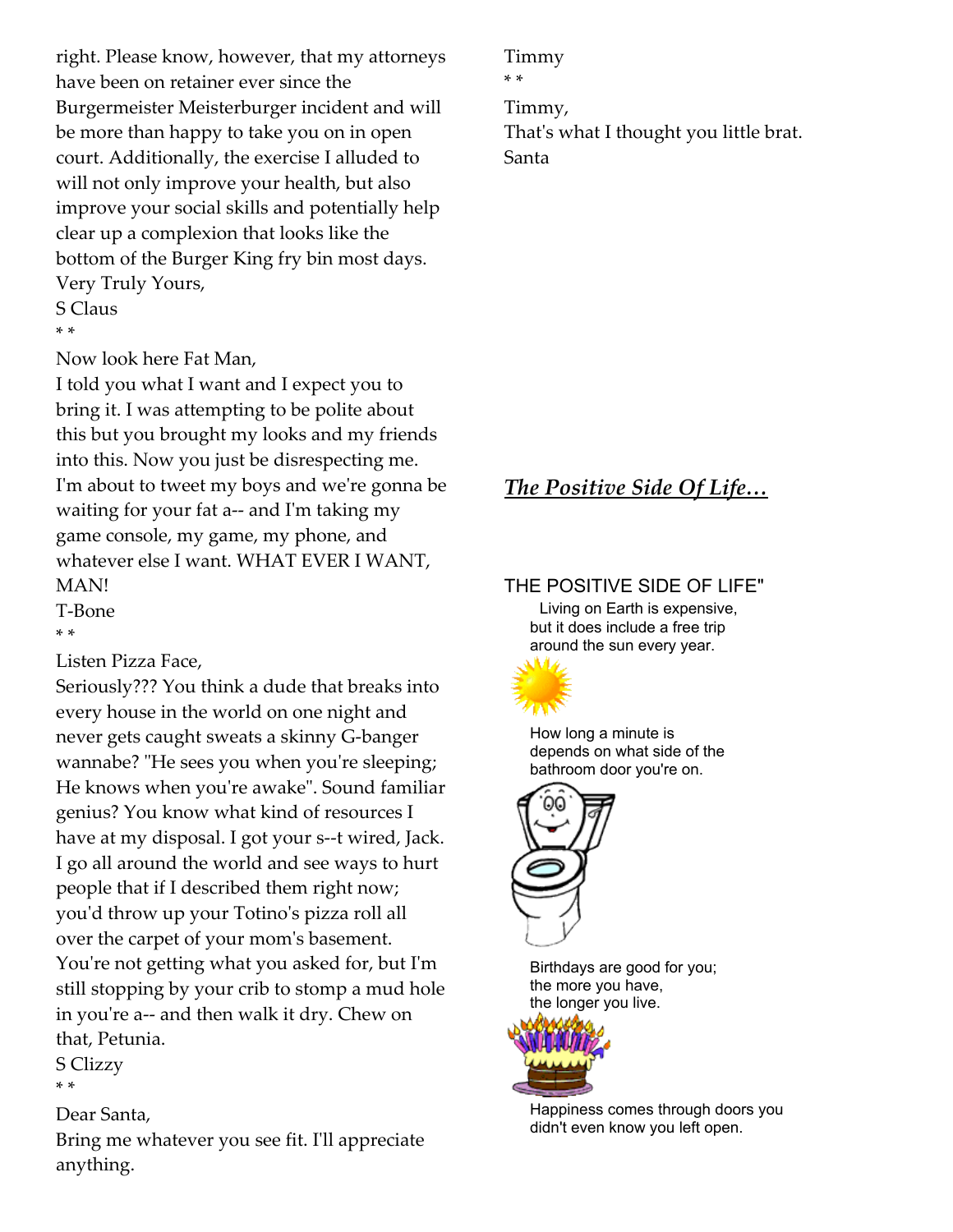

 Ever notice that the people who are late are often much jollier than the people who have to wait for them?



 Most of us go to our grave with our music still inside of us.



 If Wal-Mart is lowering prices every day, how come nothing is free yet?



 You may be only one person in the world, but you may also be the world to one person.



 Some mistakes are too much fun to only make once.



 Don't cry because it's over; smile because it happened.  We could learn a lot from crayons: some are sharp, some are pretty, some are dull, some have weird names, and all are different colors....but they all exist very nicely in the same box.



 A truly happy person is one who can enjoy the scenery on a detour.



 Have an awesome day, and know that someone who thinks you're great has thought about you today!..



"And that person was me."..... Please don't keep this message to yourself.....send it to those who mean so much to you.... "NOW"..



## *Crabs…*

A lawyer boarded an airplane in New Orleans with a box of frozen crabs and asked a blonde stewardess to take care of them for him. She took the box and promised to put it in the crew's refrigerator. He

advised her that he was holding her personally responsible for them staying frozen,

 mentioning in a very haughty manner that he was a lawyer, and proceeded to rant at her

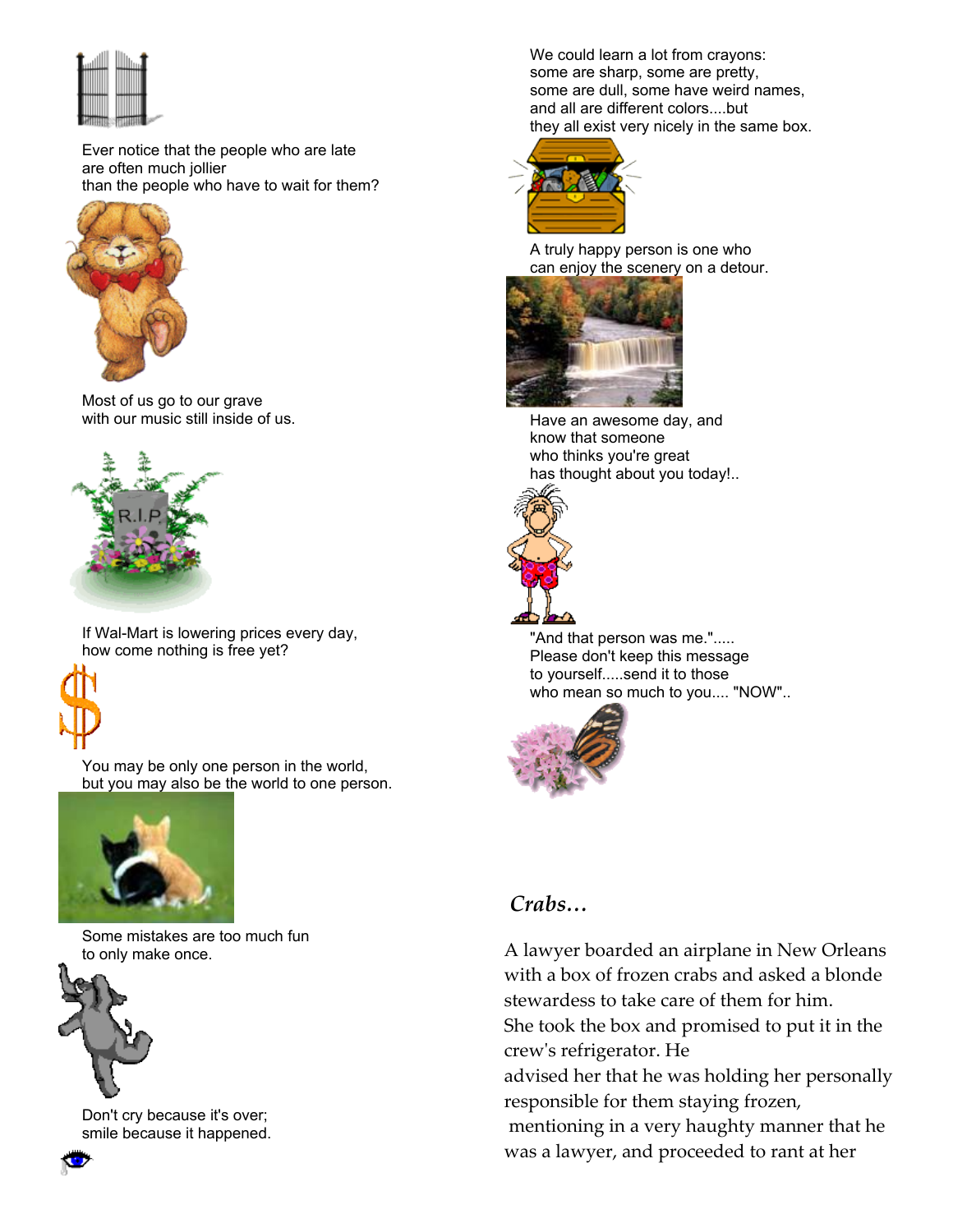about what would happen if she let them thaw out. Needless to say, she was annoyed by his behavior.

Shortly before landing in New York , she used the intercom to announce to The entire cabin, "Would the gentleman who gave me the crabs in New Orleans, please raise your hand?" Not one hand went up ... So she took them home and ate them.

Two lessons here:

1. Lawyers aren't as smart as they think they are.

2. Blondes aren't as dumb as most folks think

# Mathematics

This comes from 2 math teachers with a combined total of 70 yrs. experience. It has an indisputable mathematical logic. It also made me Laugh Out Loud. This is a strictly ..... mathematical viewpoint... and it goes like this: What Makes 100%? What does it mean to give MORE than 100%? Ever wonder about those people who say they are giving more than 100%? We have all been to those meetings where someone wants you to give over 100%. How about achieving 103%? What makes up 100% in life? Here's a little mathematical formula that might help you answer these questions: If: A B C D E F G H I J K L M N O P Q R S T U V W X Y Z Is represented as: 1 2 3 4 5 6 7 8 9 10 11 12 13 14 15 16 17 18 19 20 21 22 23 24 25 26. Then: H-A-R-D-W-O-R-K  $8+1+18+4+23+15+18+11=98\%$ And

K-N-O-W-L-E-D-G-E  $11+14+15+23+12+5+4+7+5=96\%$ But , A-T-T-I-T-U-D-E  $1+20+20+9+20+21+4+5=100\%$ And, B-U-L-L-S-H-I-T  $2+21+12+12+19+8+9+20=103%$ AND, look how far ass kissing will take you. A-S-S-K-I-S-S-I-N-G 1+19+19+11+9+19+19+9+14+7 = 127%

So, one can conclude with mathematical certainty, that while hard work and knowledge will get you close, and Attitude will get you there.

It's the Bullshit and Ass Kissing that will put you over the top.

Now you know why some people are where they are!